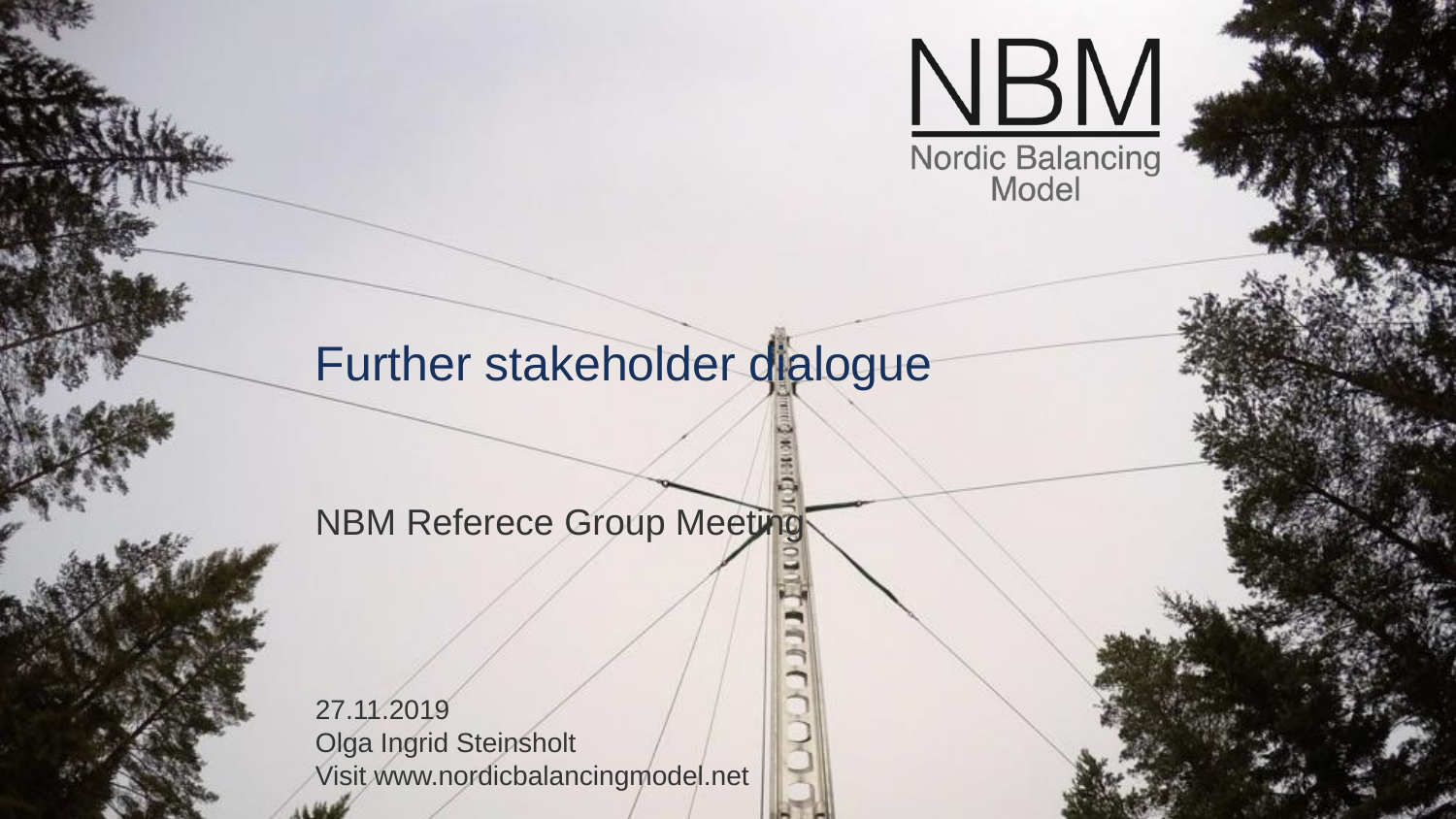

# Consultation gave better understanding of the stakeholders' needs

- In addition to input to the roadmap itself, the NBM roadmap consultation have increased our insight in what topics that are most relevant for stakeholders
- A separate document "Summary of the stakeholder consultation, including TSOs answers how to consider the feedback" is available on the NBM website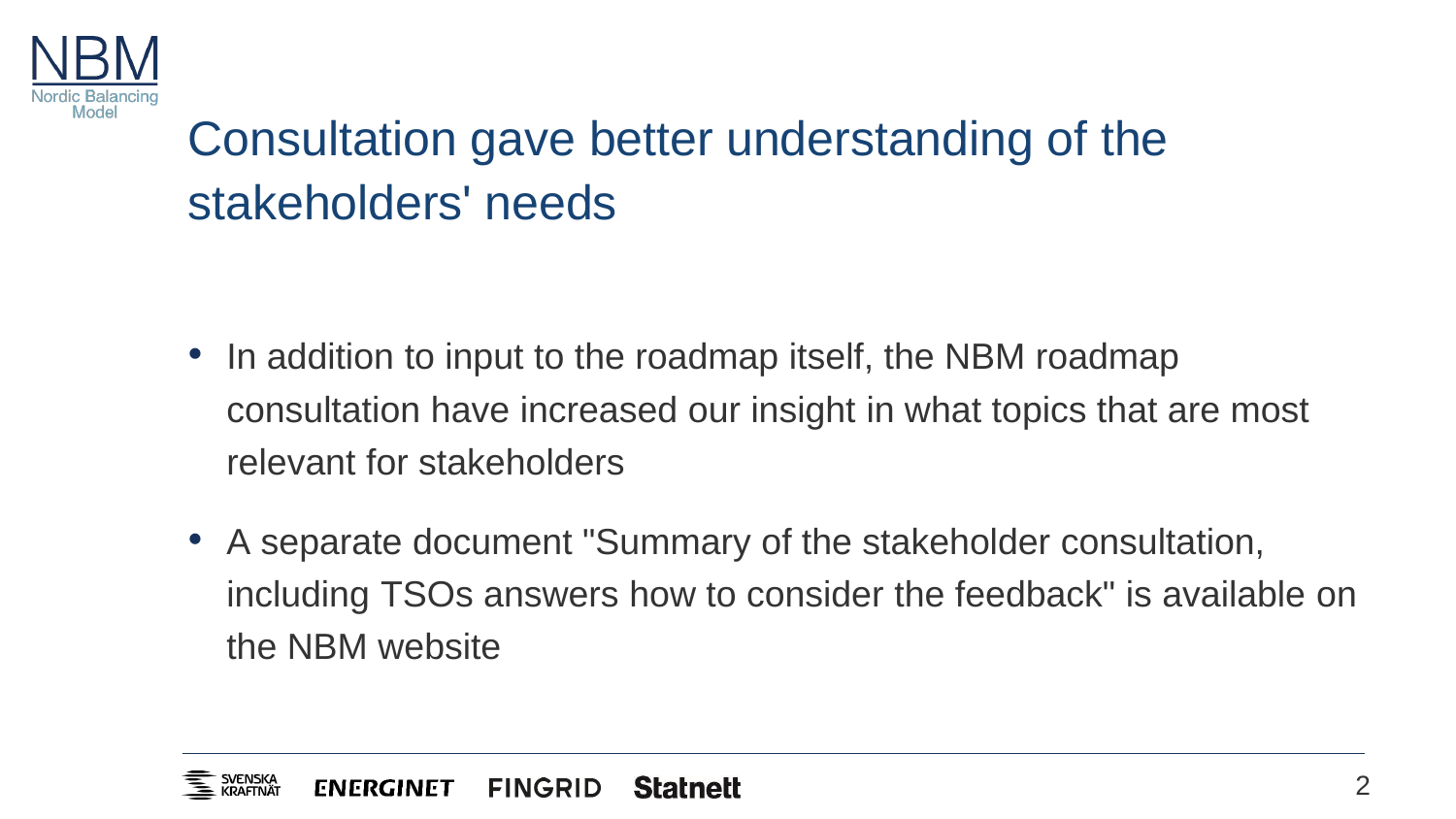

## In general, more information is asked for

- Concrete effects for the stakeholders
	- − IT systems, business processes and business strategies
	- − Product descriptions of the balancing energy markets
	- − Communication with new balancing platforms
- Better reasoning and analysis
- Several specific issues and questions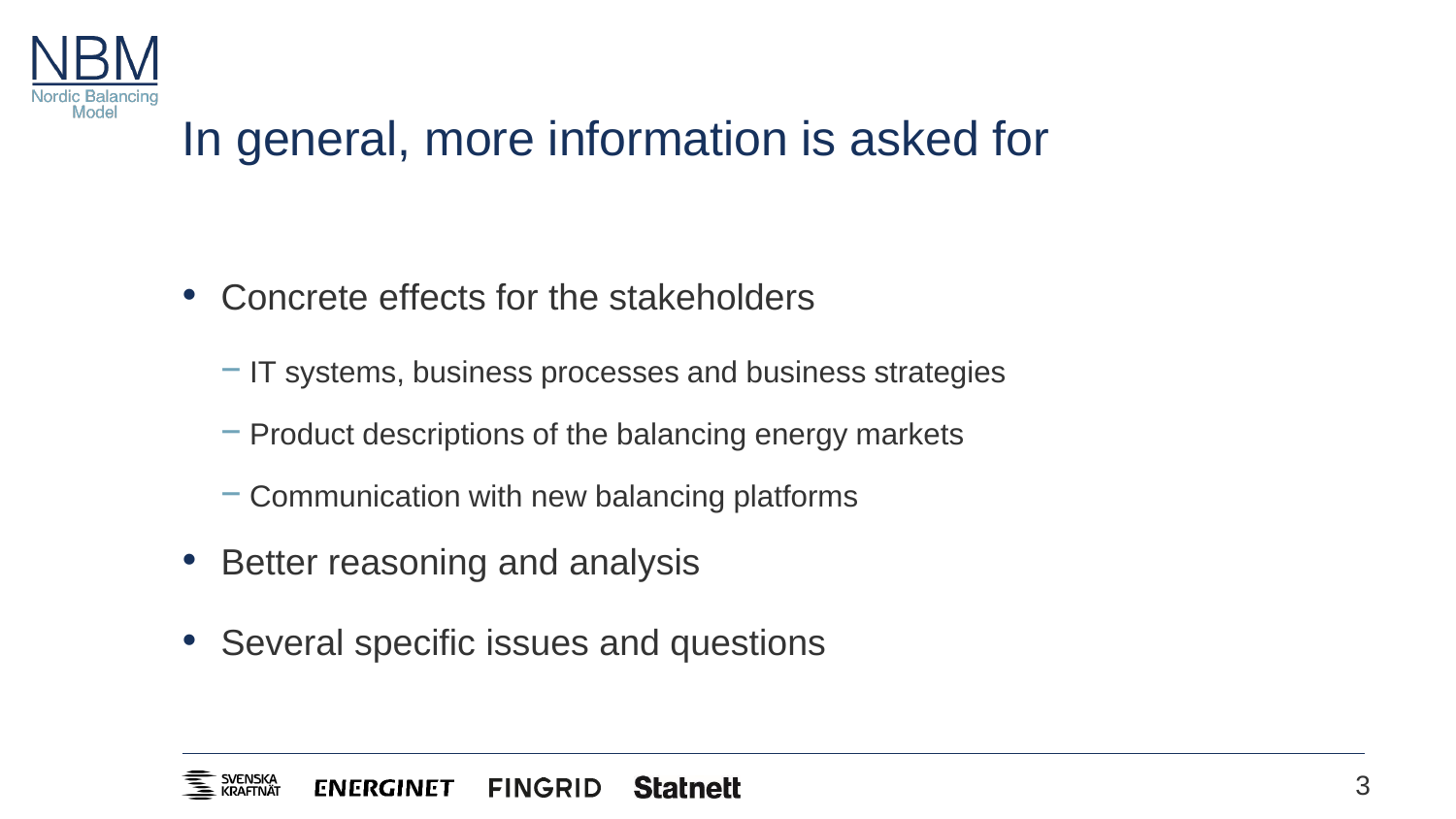

• The updated roadmap report hopefully meets some of the needs, but...



We do not have all answers



There will be changes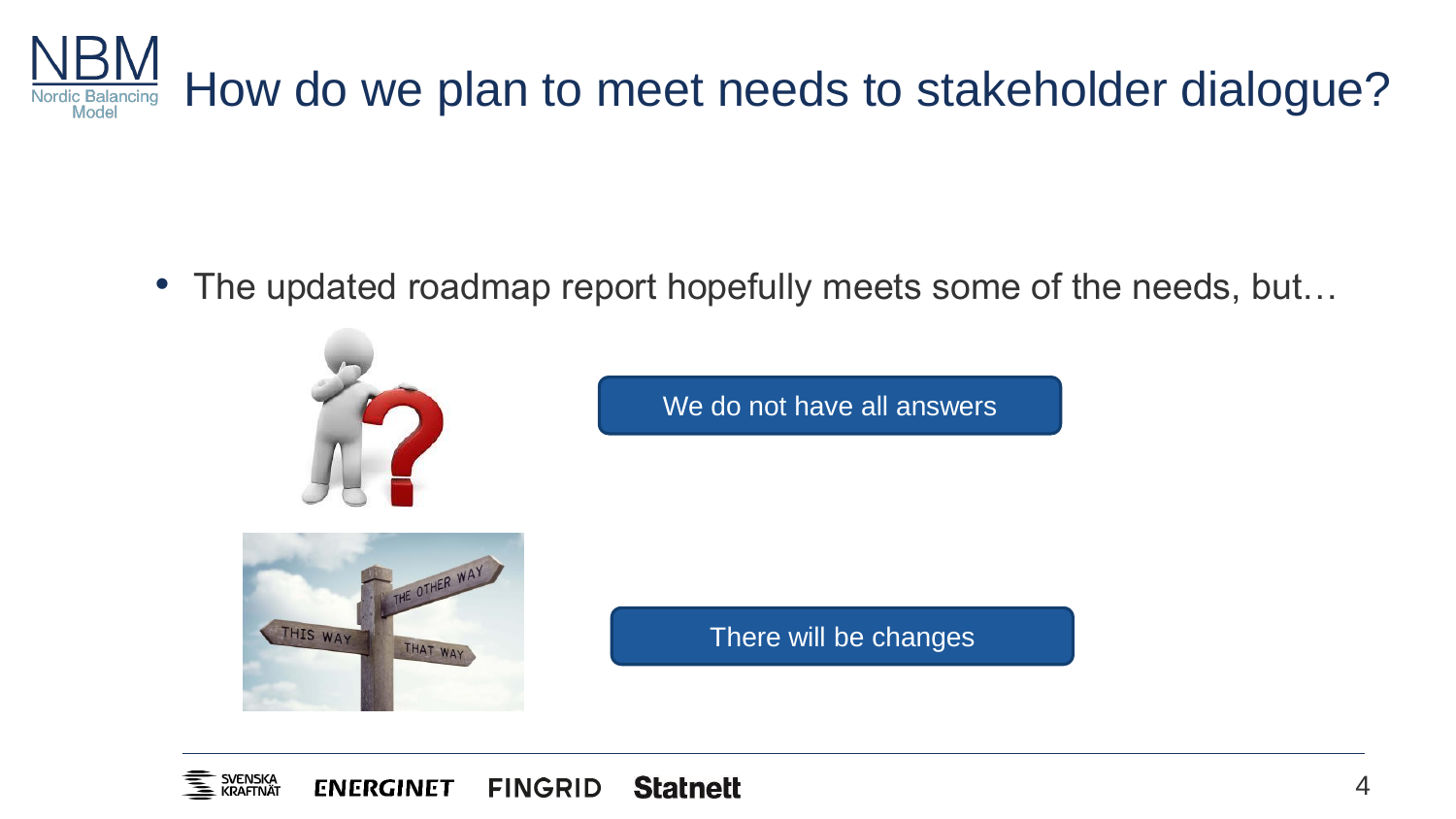

# Memos and webinars will address more specific topics

- Memos on more specific topics can easily be updated based on knowledge from further work, new information and based on response and questions from stakeholders. Two memos already added:
	- − Memo on Connection to European platforms
	- − Memo on Process for activating products
- We are also planning webinars for Q1
	- − Webinar on updated roadmap
	- − Webinar on Connection to European platforms
	- − Webinar on Process for activating products
	- Webinar on single price model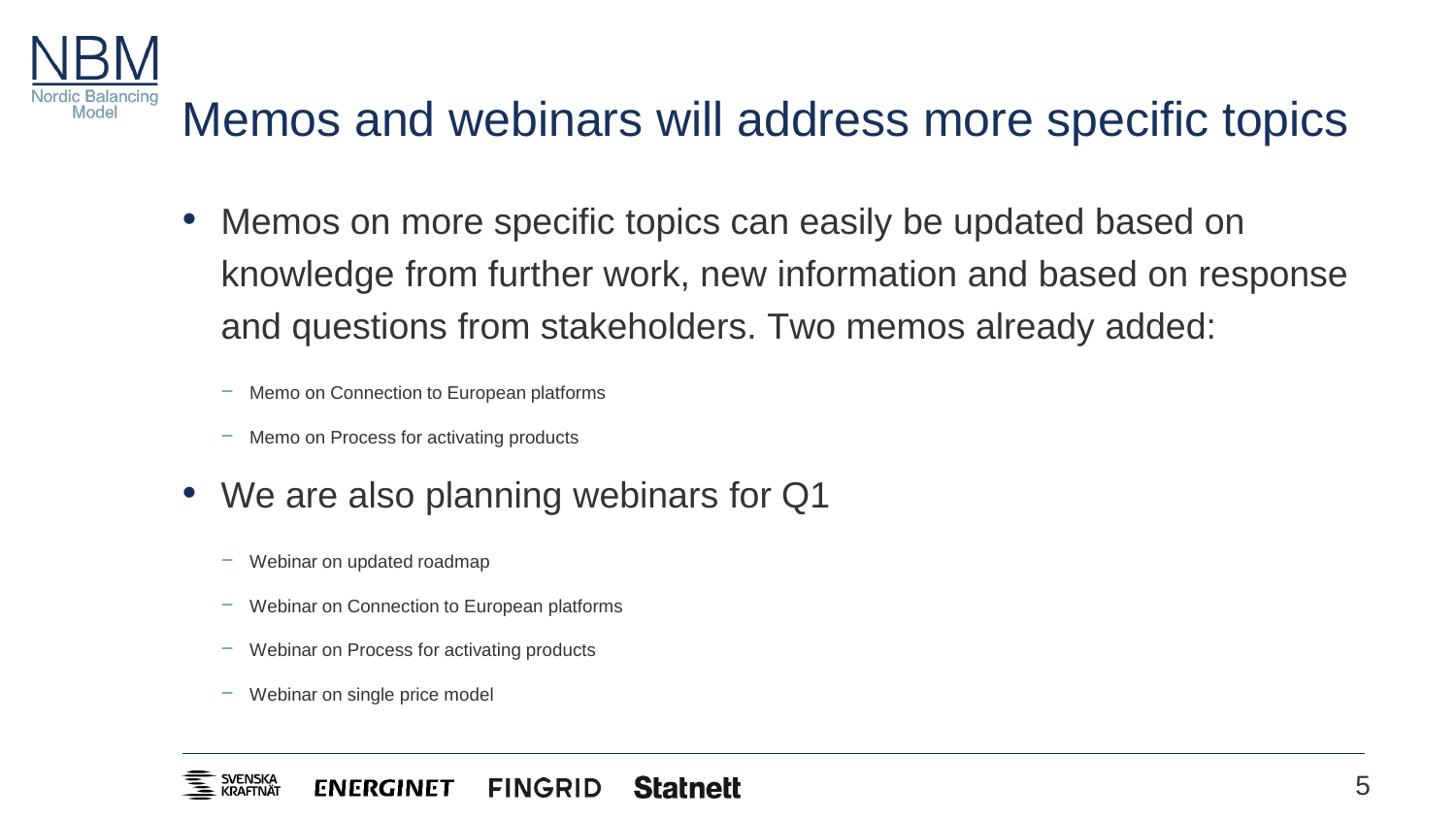Future communication and update of roadmap Nordic Balancing Model – NBM web will be the source

#### **Easy to find information on different building blocks**

**Better** structure

More easy to find status, descriptions, memos, etc sorted



Statnett <u>We KRAFINAT</u> FINGRID ENERGINET

**Nordic Balancing Model** 

#### **Information will be "dynamic"**

"Continuous" updates based on stakeholder input, further work, new information



We do not plan to update the roadmap report, but maintain updated information about the building blocks on NBM at the website.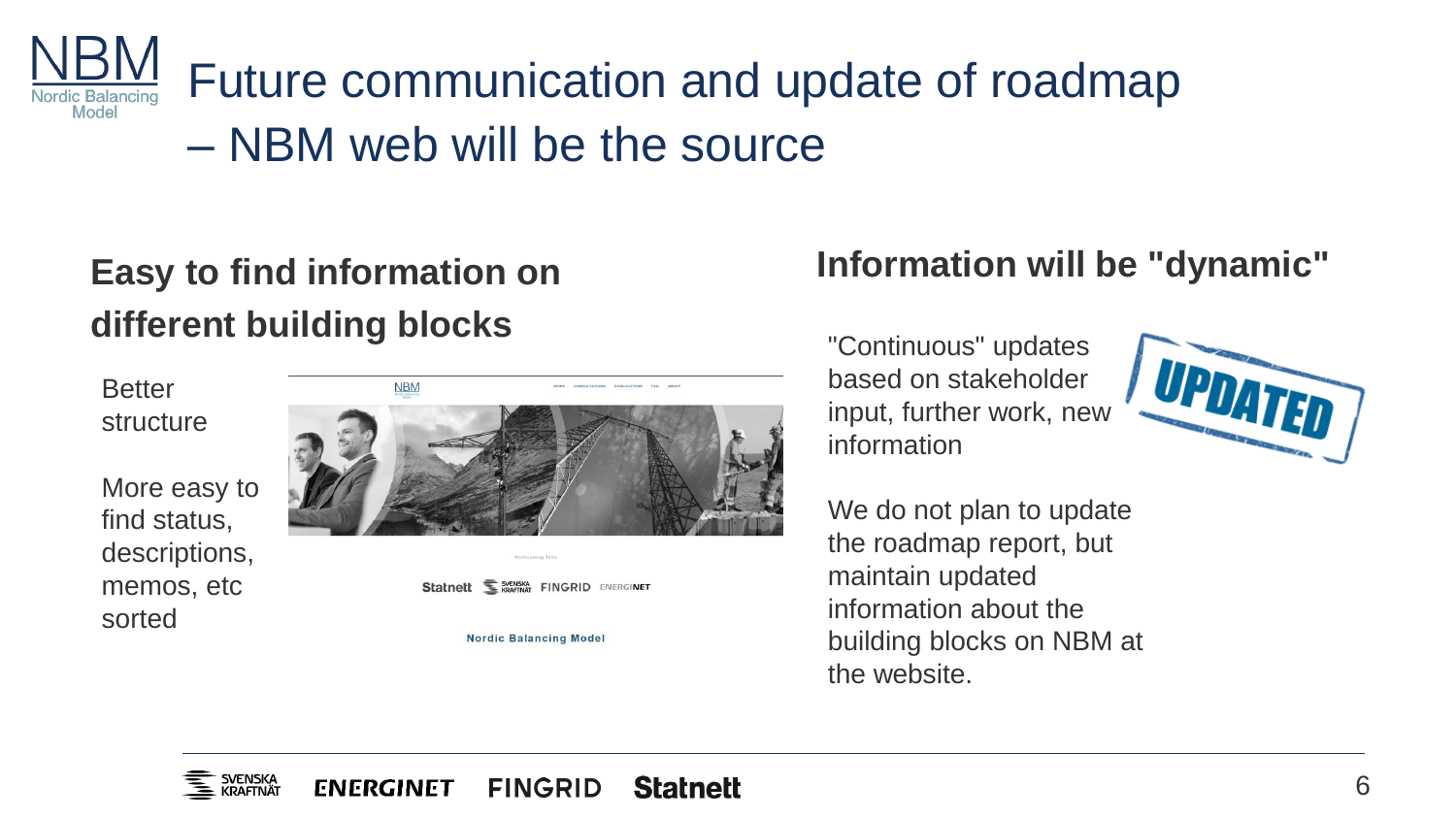#### Future communication and update of roadmap – Nordic Balancing Model Nordic Stakeholder reference group meetings are key



*Dates are indicative*

**Stakeholders expects Nordic TSOs to be transparent and fast in communication on changes**

- Information on progress according to roadmap milestones quarterly
- Immediate notifications if major changes occur
- Annual roadmap timeline update
- Transparency all information from stakeholder reference group more easy to find on NBM web